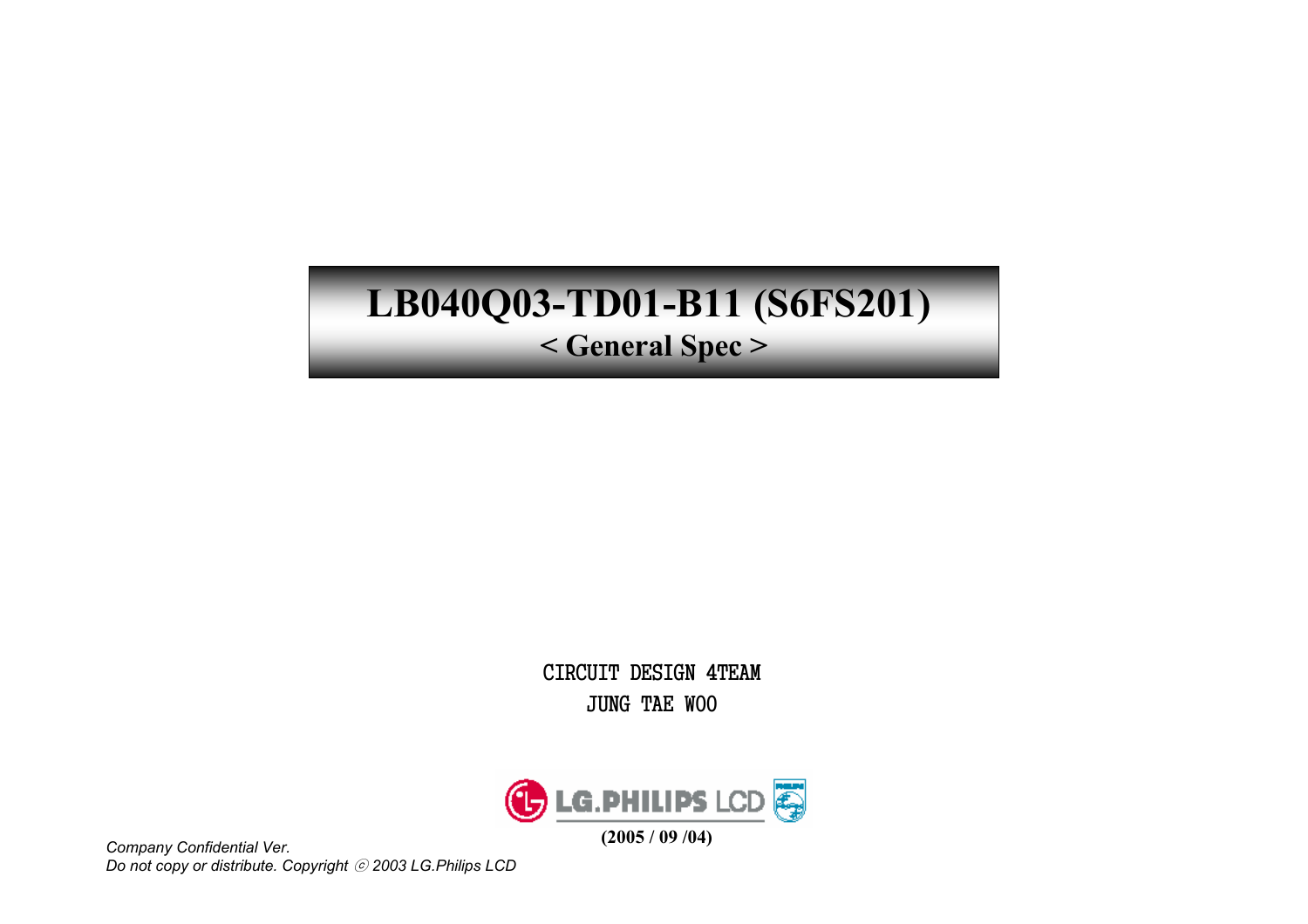## GENERAL DESCRIPTION



- 1> Transmissive Landscape Type color AM TFT LCD (a:Si)
- 2> TFT LCD Module, FPC, Back Light Unit

#### $\triangleright$  Feature

- 1> Transmissive and LED B/L with Six LEDs
- 2> TN Mode
- 3> Line Inversion mode with Stripe Type
- 4> 18Bit RGB I/F + Serial Peripheral Interface (SPI) D-IC : S6FS201 (SS) 2 Chip + GIP
- 5> Sync (Vsync, Hsync, Dotclk) mode

## Application

1> VoIP Phone , PMP (Portable Multimedia Player)

## $\triangleright$  General Information

| <b>Items</b>             | <b>Specification</b>    | Unit       | <b>Note</b> |
|--------------------------|-------------------------|------------|-------------|
| Display Area             | $81.6(H)$ X 61.2(V)     | mm         |             |
| <b>Driver Element</b>    | A-Si TFT Active Matrix  |            |             |
| <b>Display Colors</b>    | 260K                    | Colors     |             |
| Number of Pixels         | 320 RGB (H) x 240 (V)   | Dot        |             |
| <b>Pixel Arrangement</b> | Stripe Type             |            |             |
| <b>Pixel Pitch</b>       | $0.255$ mm x $0.255$ mm |            |             |
| Display Mode             | Normally White          |            |             |
| <b>Viewing Angle</b>     | 6                       | $O$ 'clock |             |

World's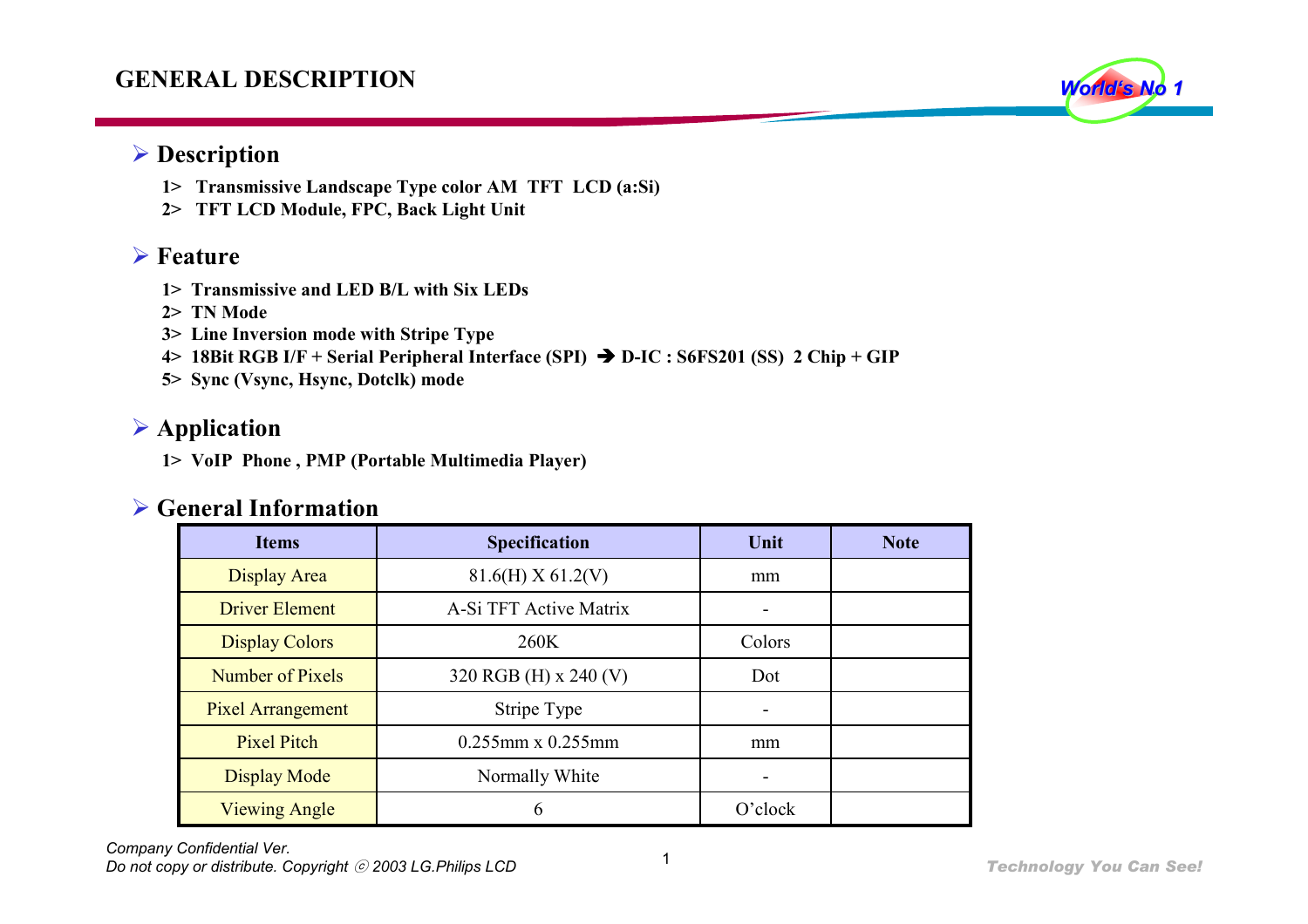

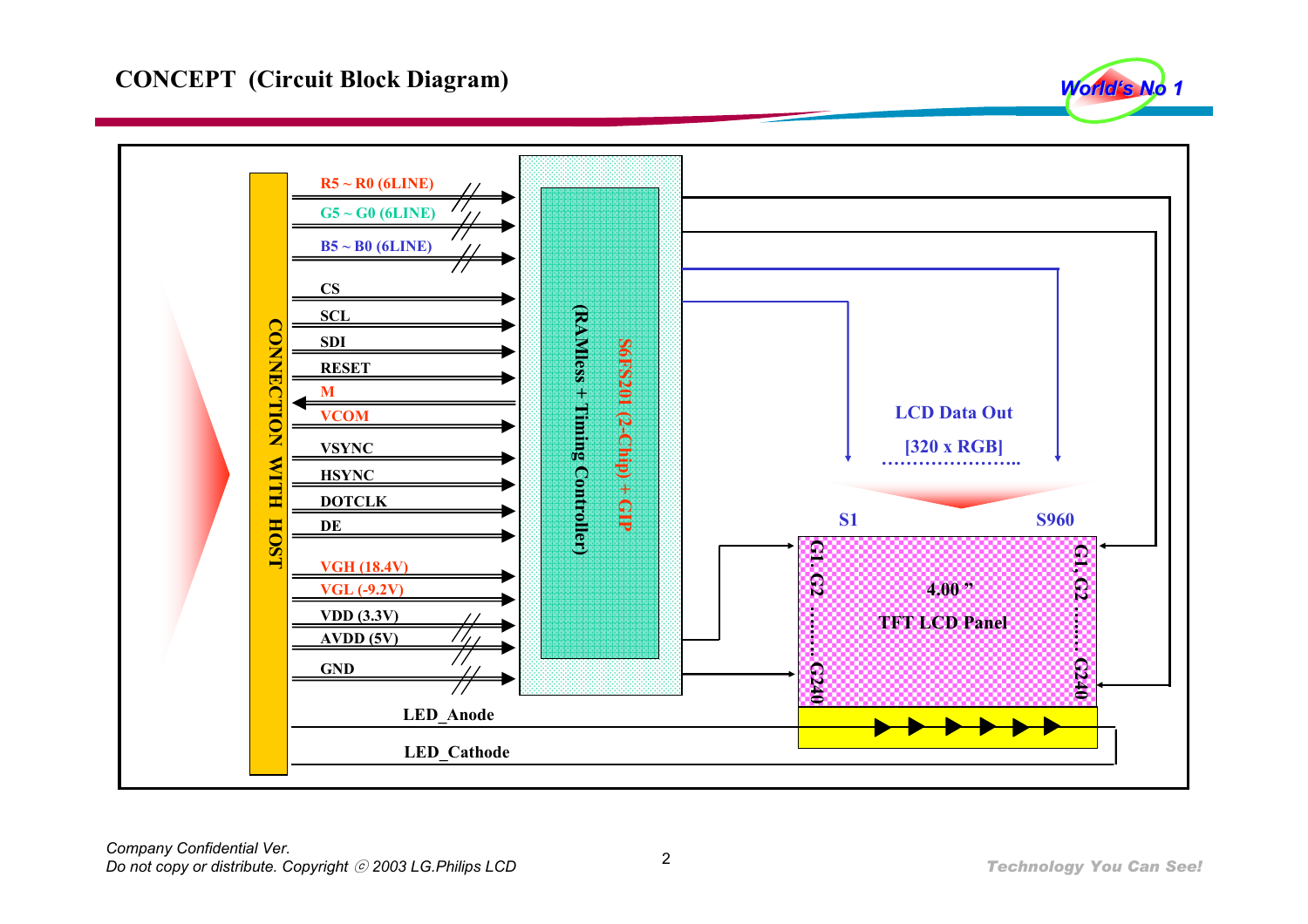

#### **▶ Characteristics**

| <b>Items</b>                  | <b>Symbol</b> | Typ.       | Unit |
|-------------------------------|---------------|------------|------|
| <b>Digital Supply Voltage</b> | <b>VDD</b>    | 3.3        |      |
| <b>Analog Supply Voltage</b>  | <b>AVDD</b>   | 4.9        | V    |
| <b>Gate On Voltage</b>        | VGH           | 18.2       | V    |
| <b>Gate Off Voltage</b>       | <b>VGL</b>    | $-9.2$     |      |
| <b>Frame Frequency</b>        | fFrame        | 65         | Hz   |
| Dot CLK                       | <b>DOTCLK</b> | 6.5        | Mhz  |
| Serial CLK                    | <b>SCL</b>    | $16$ (Max) | Mhz  |

Note ] |VGH-Vgoff|max. < 25V

## **► Power Sequence**



Company Confidential Ver. Do not copy or distribute. Copyright  $\oslash$  2003 LG. Philips LCD